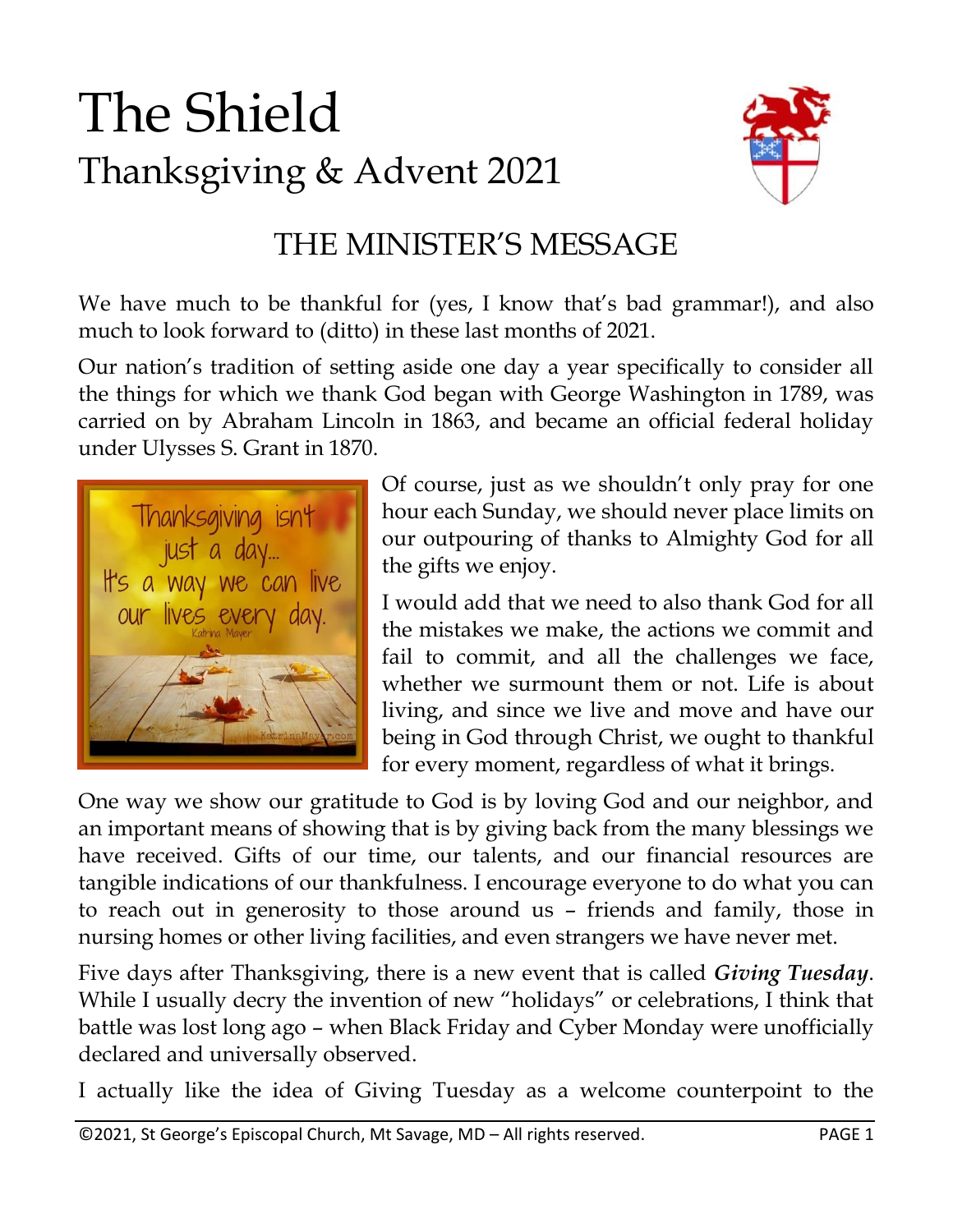spending sprees that now begin almost right after Labor Day and easily occupy all of November. In a way, I'm sorry that it took so long to add a day at the end of the buying frenzy, when we think about helping those in need and loving our neighbors as ourselves. We really should put giving first.

Thanksgiving weekend will hardly be over when, on Sunday, November 28, we celebrate the First Sunday of Advent. The four Sundays before Christmas offer us the opportunity to slow down, reflect, anticipate, and continue giving thanks to God – for the wonderful gift of Jesus.

There is no doubt that Advent originally represented a "little Lent" – in 567, monks were required to fast every day between dawn on the Feast of Saint Martin of Tours (November 11) and Christmas Eve at midnight. In fact, Advent was called "St Martin's Lent" in some early Christian calendars. The fast was later shortened to begin on St Andrew's Day (November 30). Today, our focus is different.

The word "Advent" means "entering" or "coming toward," and I believe that implies movement in both directions. We are moving toward the day on which we celebrate the Incarnation – the Word of God becoming flesh like us. And God is moving toward us, in love, mercy, and redemption.

In order for us to truly focus on that miraculous event that changed all of human history, we still fast – from putting up Christmas decorations or singing Christmas music in church until Christmas Eve each year.



While stores, streets, and even our homes are ablaze with colored lights, we limit ourselves to four candles, adding one each week to remind ourselves that the Bridegroom is coming nigh, and we need to be awake and watchful.

Someone once asked me, "Jesus has already been born, so what's wrong with celebrating that for all of December – or all the time, for that matter?"

Of course, Jesus has already come to us in human time, and we are not pretending otherwise by waiting for him all over again. But Advent is also a time to think about the Second Coming of Christ – an event that will signal the end of time and the creation of a new heaven and a new earth, and all that these mystifying events represent. Much of our Advent music, as well as the Sunday readings, remind us of the promised Savior, right alongside predictions of the coming Day of the Lord.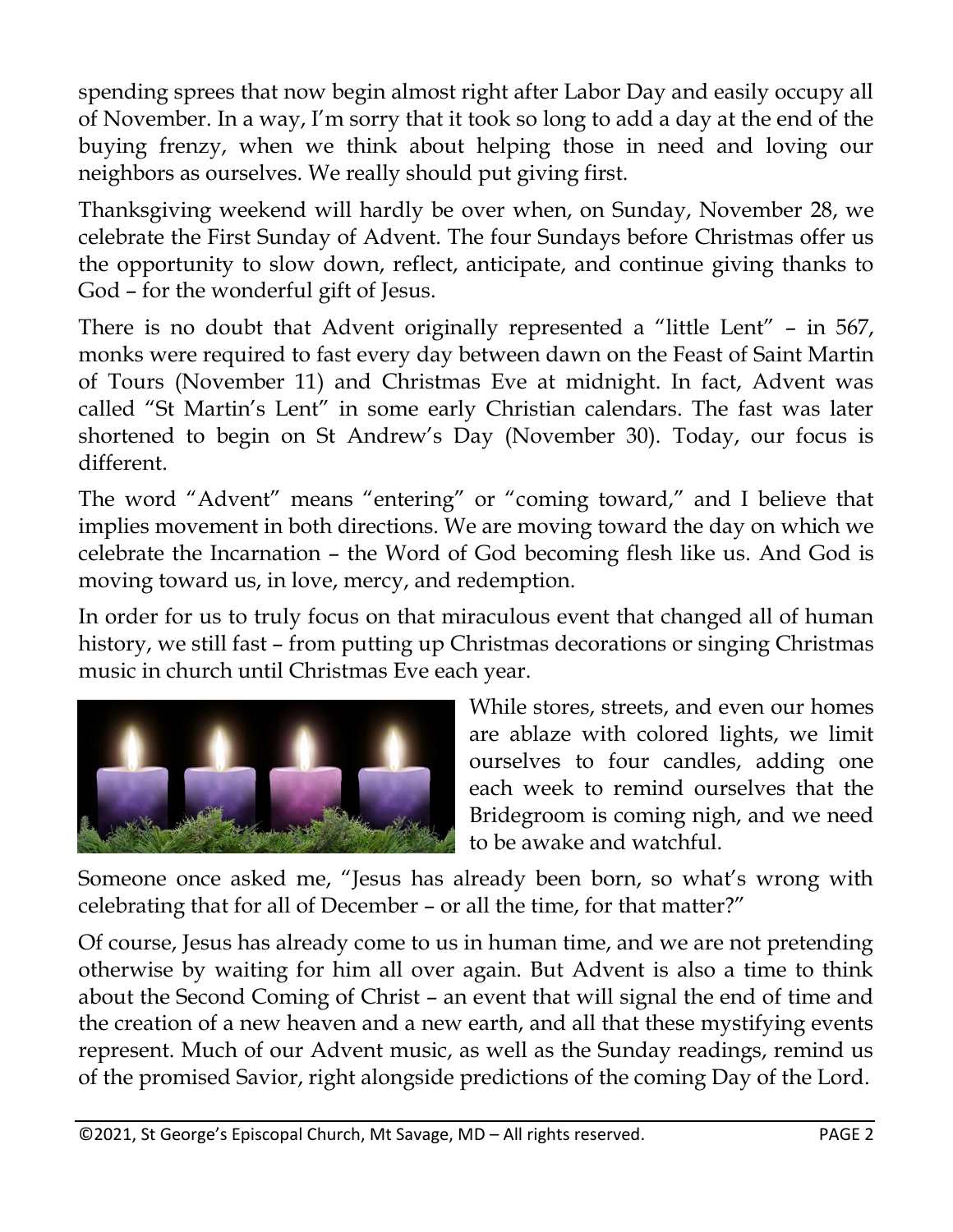It's not surprising that we might feel like everything is rushed and crunched together at the end of the year.

That's why we all need to slow down, take time to reflect on all our blessings, and prepare our hearts and minds to welcome the Savior whose birth in Bethlehem we commemorate, and whose return in glory we anticipate.

I wish you all a blessed and peaceful Thanksgiving, and a thoughtful and serene Advent. Look for another issue of *The Shield* for Christmas and New Year's.

#### **Father Tom +**



#### SPECIAL EVENTS COMING UP

| November 21 | Feast of Christ the King                                     |  |
|-------------|--------------------------------------------------------------|--|
| November 24 | Thanksgiving Day                                             |  |
| November 28 | First Sunday of Advent - beginning of the new Christian Year |  |
| December 24 | Christmas Eve Service - 7:00 PM                              |  |
| December 26 | Service of Christmas Lessons and Carols - 9:30 AM            |  |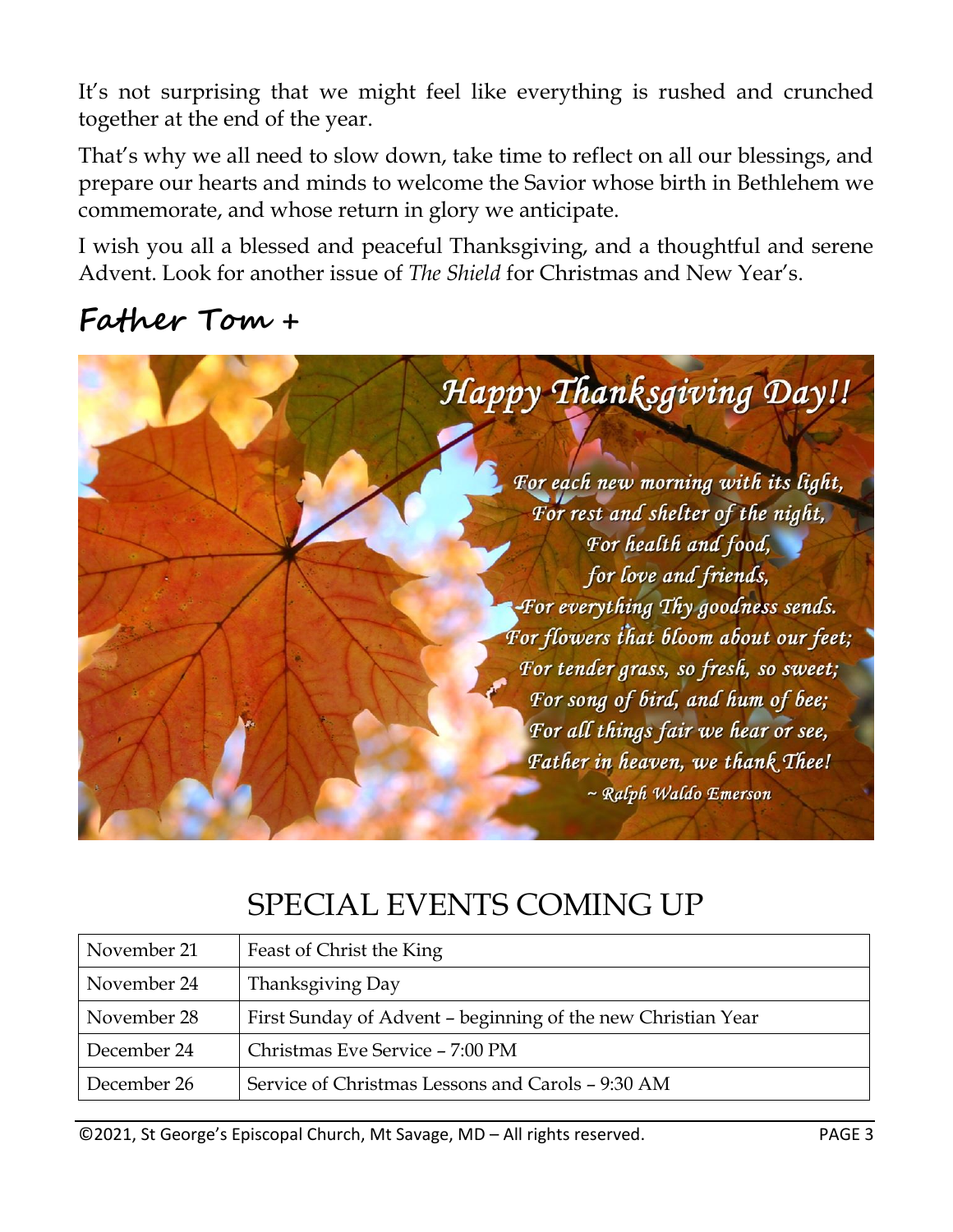#### GUEST PREACHER

*Here is a message I received recently, which I think is very timely.*

#### **"All things come of Thee, O Lord, and of Thine own have we given Thee."**

*All Things Come of Thee* is a traditional hymn and prayer whose message reminds us that giving thanks results—for Christ-followers—in giving. *All Things Come of Thee* confesses that anything and everything we give to God ultimately belongs to him, for he gave it to us to begin with. Our Thanks-Giving is but a minimal return to God of the greater and supreme gifts he lavishes on us.

 Thanksgiving is a wonderful time to acknowledge that all we have, from the money in our pockets, to the food in our refrigerator and the breath in our lungs, is a gift from God for our life here on earth.

 *All Things Come of Thee* is often linked with King David's prayer of thanksgiving for the willing and generous gifts given for the construction of God's Temple. Though his people had responded generously to his appeal for funds to build the Temple, most of all David thanked God, saying: "But who am I, and who are my people, that we should give as generously as this? Everything comes from you, and we have given you only what comes from your hand" [*1 Chronicles 29:14*].

 It's been said that we should feel sorry for atheists at Thanksgiving because they don't know to whom they should direct their thanks. Perhaps we should also feel sorry for all who know *to whom* they should give thanks but seemingly don't know *how*.

 The secular holiday of Thanksgiving is overwhelmed by too much food, too many distractions of travel and too much entertainment. Sadly, the lessons of gratitude deeply embedded within the holiday of Thanksgiving are, for our children, often hurried over in the rush to get more material stuff at Christmas. And in many cases, perhaps most, children are taught to attribute the gifts they receive at Christmas to Santa Claus, rather than God, or even parents.

 To whom are we thankful? Who is the Source of all goodness and the giver of every good and perfect gift? Like detectives at a crime scene, in our thanksgiving we always return to the scene and Source of the gift. The scene of giving is filled with the source, the fingerprints of God. The scene of all that we have is filled with evidence of the Source, who gives to us out of his lavish, never-ending love, grace, and mercy.

A comedian tells the story of being on a plane while listening to people com-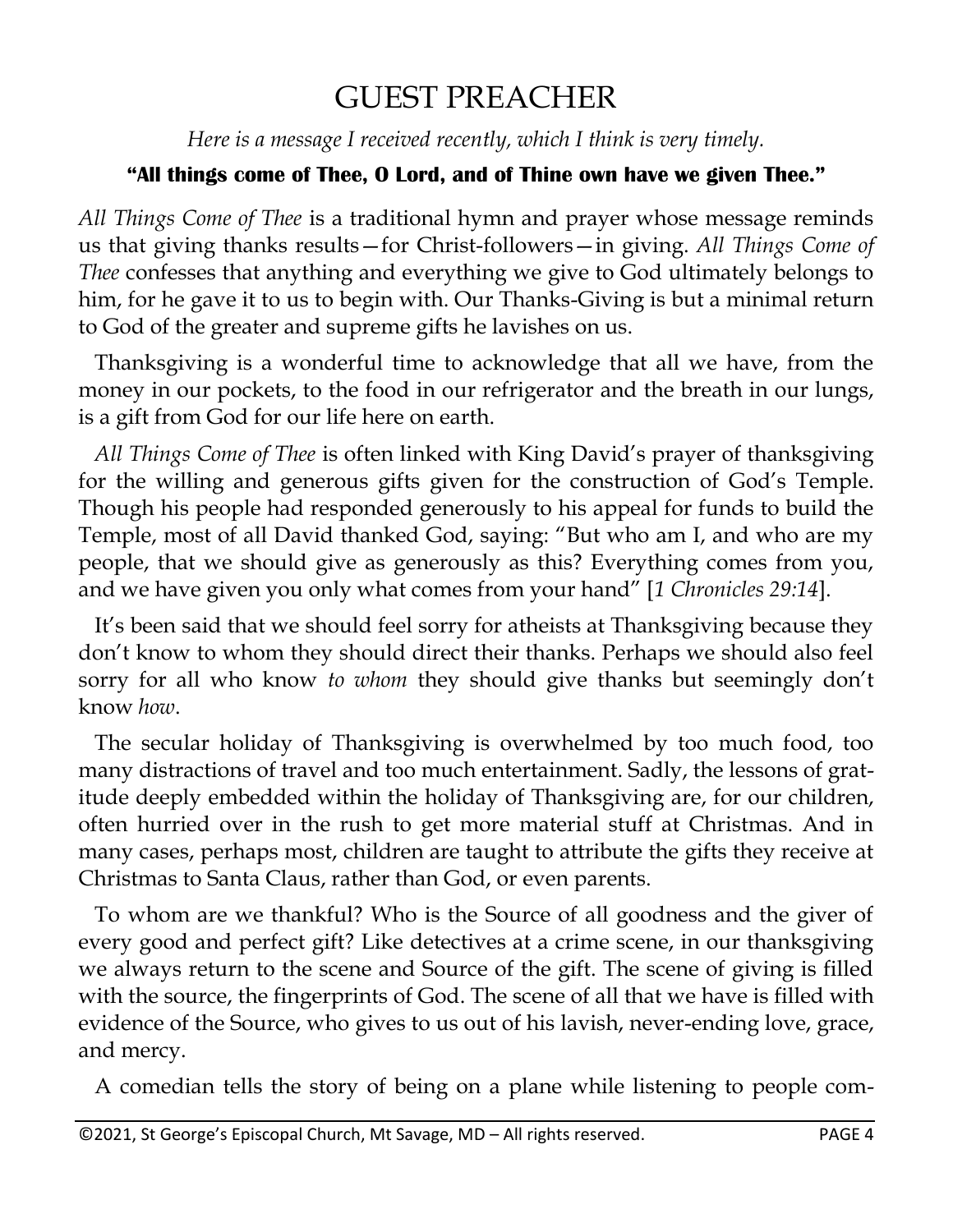plain because they were unable to use their cell phones. There they were, he says, up in the air, floating in the sky, traveling at a speed and with a comfort level their ancestors would never have imagined. They were, of all things, flying like birds in a heavy metal tube that elementary reason suggests as being too heavy to fly…let alone loaded down with humans, baggage, and cargo.

 There they were, flying above the crime-infested, war-torn, poverty-ridden, oppressed earth below…and all they could do was complain about the lack of coverage for their cell phones.

 The comedian observed, "How quickly we humans come to believe the world owes us something that we didn't even know existed until a few years before" airline travel and cell phones in this case. His point was that we are more likely to gripe and complain about what we feel entitled to, than we are to give thanks.

 We do have a tendency to forget. We do so often think of our world in terms of our needs and desires rather than being thankful for what we have been given, particularly in the light of the favorable circumstances we enjoy that the vast majority of the rest of mankind does not.

 Martin Luther once said "The greater God's gifts and works, the less they are regarded." A North American with an average standard of living is more likely to be unsatisfied and desire more of what they do not have than an impoverished average citizen of planet Earth who wakes up not knowing where his food for the day will come from.

 A lonely person in a nursing home is more likely to deeply appreciate one visit, phone call or letter than one of their grandchildren might be with the gifts they received for their more recent birthday. Thanksgiving involves perspective and the wisdom born of many experiences and endurances. Perspective, experience, and endurance can produce God-given appreciation.

 Thanksgiving can be difficult, and I don't mean the prospect of having to be with relatives who might have a longstanding disagreement with you. Thanksgiving can be difficult because many of us experience far less suffering and need than we do blessings and prosperity.

 Suffering and doing without can motivate us to give thanks in a way that health, blessings and prosperity do not. Suffering, whether our own, or that of others—or the relative lack of suffering, suffering we might have experienced were it not for the grace of God ("there but for the grace of God…") can drive us to our knees in thanksgiving.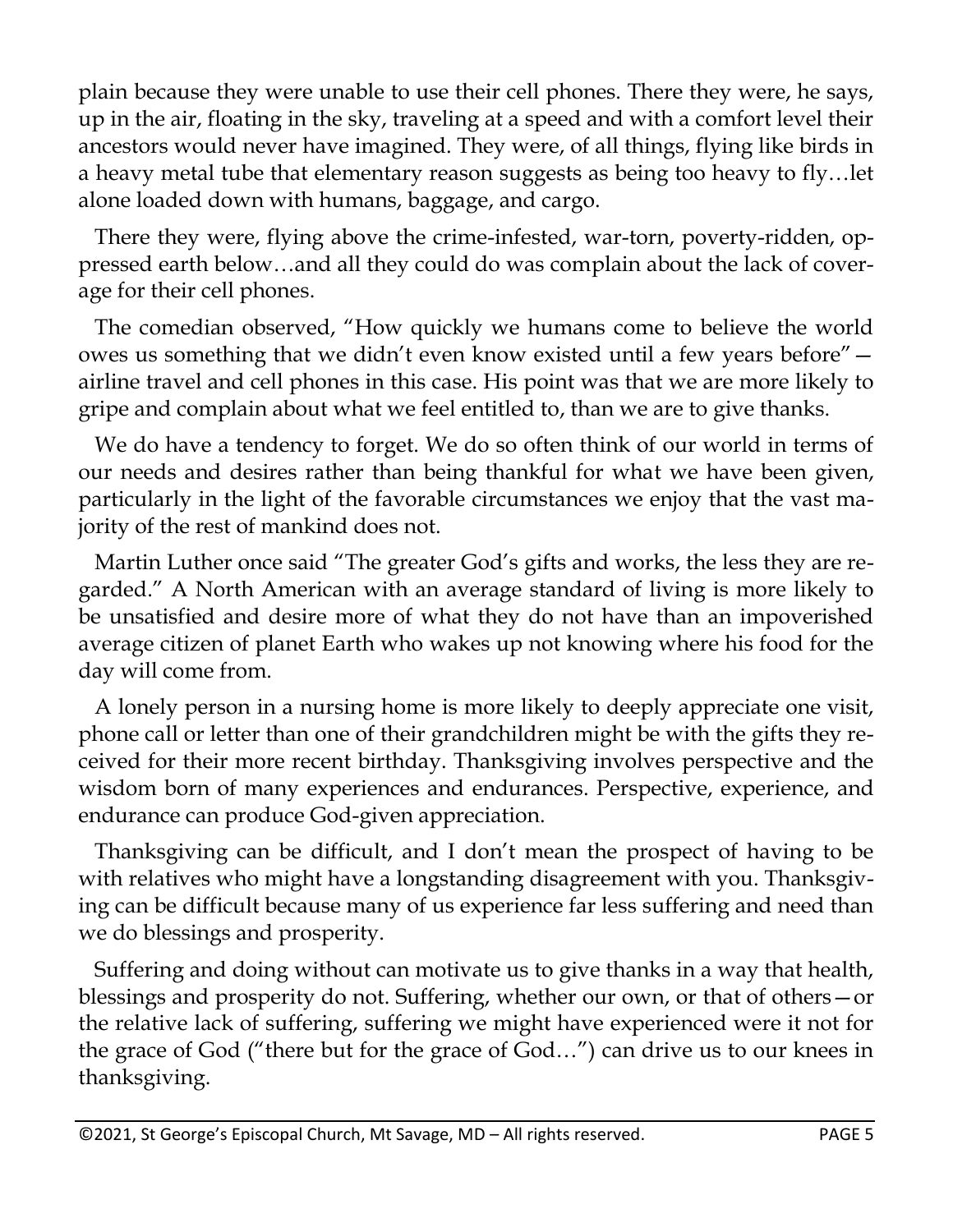And suffering often leads us to the question, "What is God like?"

"Oh, the depth of the riches of the wisdom and knowledge of God! How unsearchable are his judgments, and his paths beyond tracing out! Who has known the mind of the Lord? Or who has been his counselor? Who has ever given to God, that God should repay them? For from him and through him and for him are all things. To him be the glory forever! Amen." [*Romans 11:33-36*].

 God is the source of all life, of all goodness—the means and the goal of all things. God is our all in all—by grace we are Christ-followers. Our lives are God's gift, and when our earthly journey is complete, we will return to God and be in and with him just as we are now, in our mortality, as we rest in Christ.

Happy Thanksgiving - your brother in Christ, Greg Albrecht

As Christians, we share the joy of Thanksgiving in our Lord Jesus. We share in his joy – whether we sing or shout aloud or experience that joy quietly within our hearts and spirit – we all give thanks for our-lives-in-him and his-life-in-us. We use the joy of Thanksgiving, not to think of what we do not have, but to think of how we can share all we have been given. As we give our joy and thanksgiving to Jesus, he gives his joy and thanksgiving right back to us. And for that, we can be joyful and thankful each day of the year. —Ed Dunn, in Plain Truth magazine 11/21

©2021, St George's Episcopal Church, Mt Savage, MD – All rights reserved. PAGE 6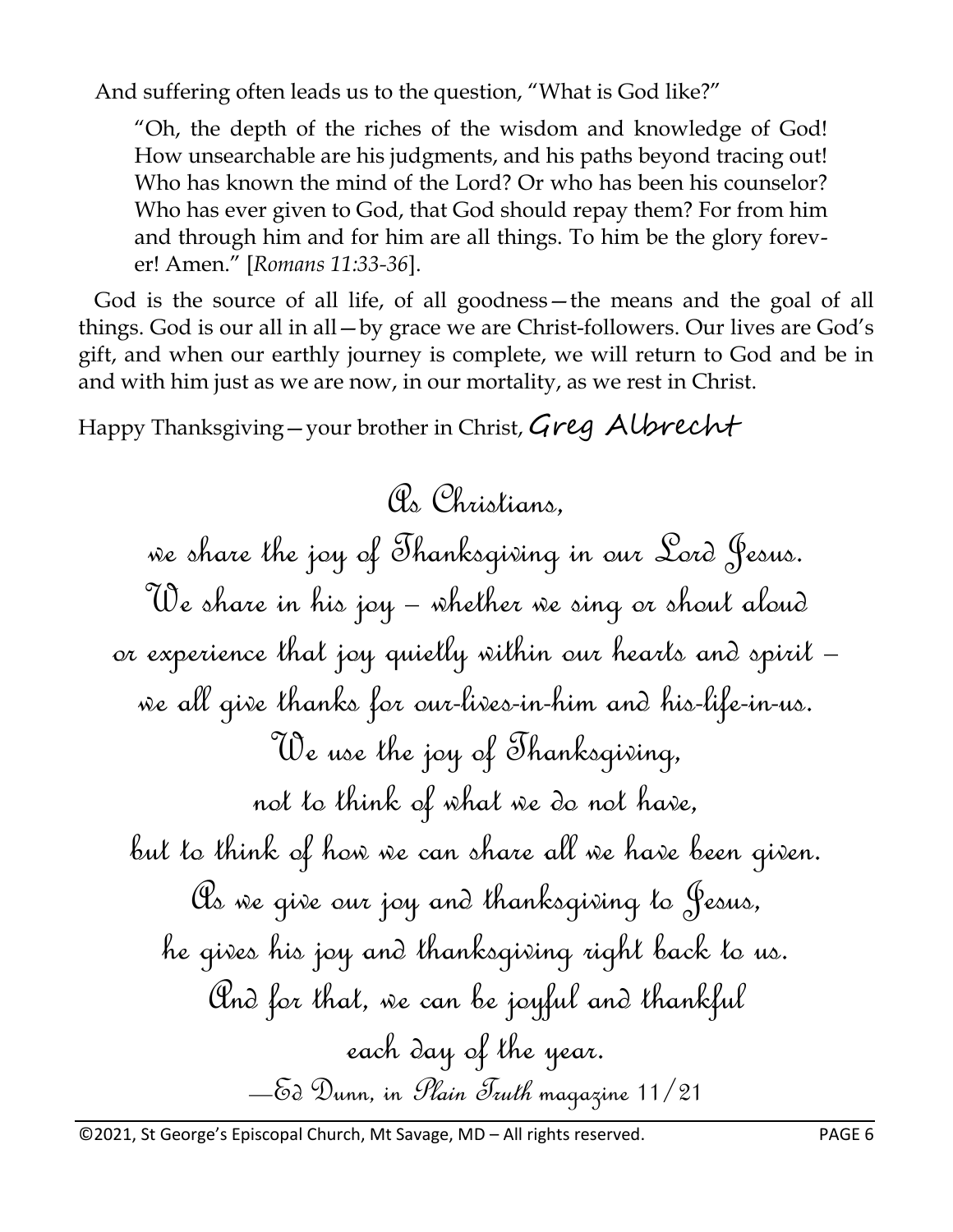**ALWAYS PRAY... to have eyes that see the best in people, a mind that forgets the bad, a heart that forgives the worst. and a soul that radiates kindness.**



## **CHRISTMAS FLOWER MEMORIALS**

If you would like to make a contribution toward the cost of the Christmas flowers and decorations, please place your check in an envelope and label it "Christmas Flowers" with your name and the name of the person(s) in whose memory you are making the donation. You may drop the envelope in the Offering Plate or give it to a member of the Altar Guild or one of the Parish Secretaries.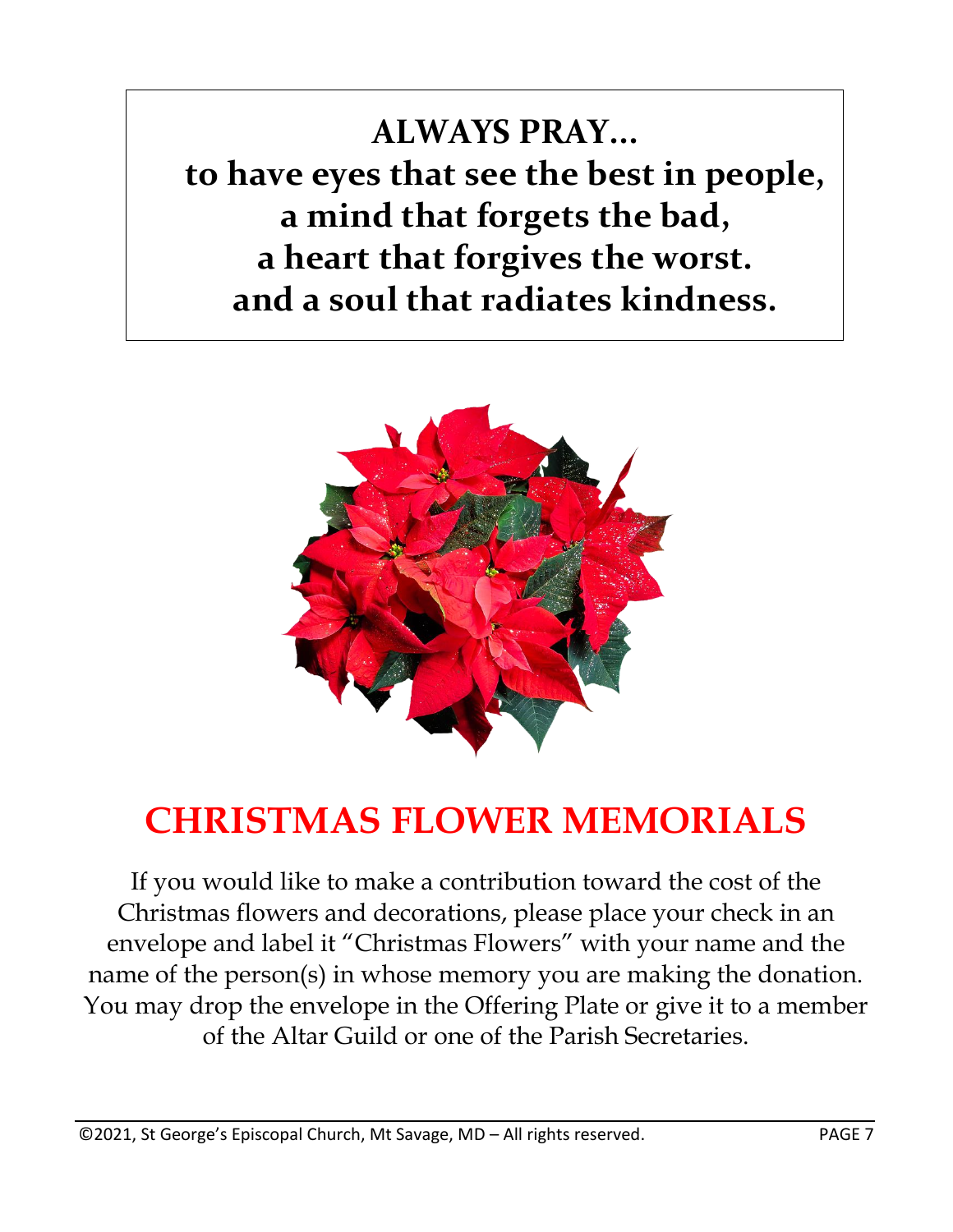

## **CHANGES TO COMMUNION COMING SOON**

 Beginning on the First Sunday of Advent—November 28—you will have the option of receiving Holy Communion under the forms of both bread and wine.

 The congregation will resume coming forward and kneeling (as able) at the altar rail to receive Communion. The priest will come to you and place the bread (wafer) in your hand. At that point, you may lift your mask, consume the bread, and return to your seat—or you may wait to receive the wine, which will be distributed by the assistant.

 If you choose to receive the wine, hold the wafer between your thumb and first finger and lightly dip it straight down into the dish (paten) holding a small amount of the wine. Then lift your mask and consume both.

 This is an ancient method of receiving Communion called *intinction*, which means "dipping." We hope that we may all be able to share the Cup in the coming year.

You may also come forward as in the past, simply to receive a blessing at the altar rail.

©2021, St George's Episcopal Church, Mt Savage, MD – All rights reserved. PAGE 8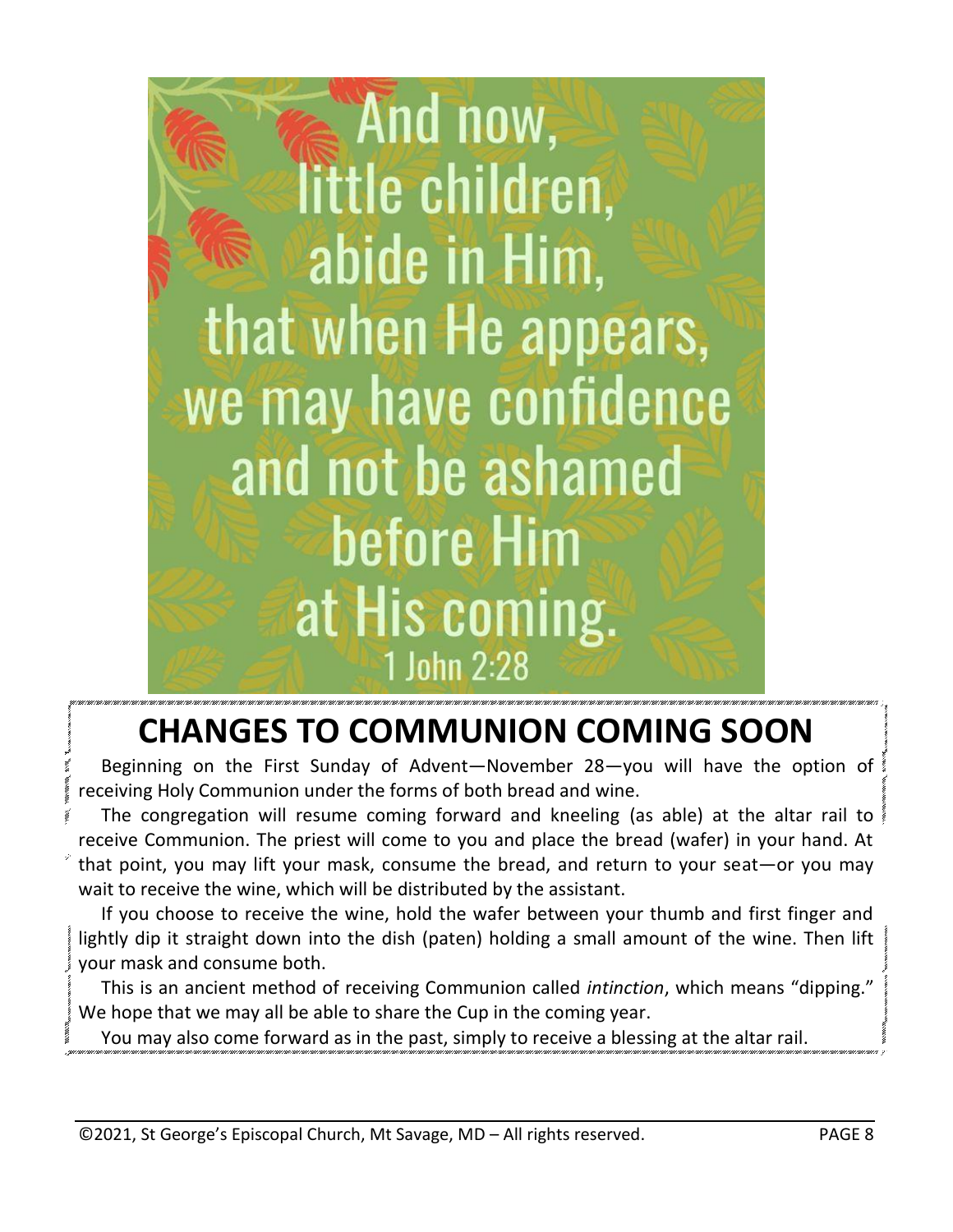## INFORMATION FROM OUR PARISH NURSE

As we as a congregation are getting ready for the upcoming winter, please remember to get your flu shots. Most of us are also eligible to receive a COVID booster. If you need a booster, here are some options:

- Moderna is being given at the Pharmacare on the Bedford Road or the CVS on Baltimore Street.
- Pfizer is being given at CVS in LaVale.
- Allegany Health Department is giving booster at the Fairgrounds. All vaccines and flu shots are available with an appointment. Contact the Health Department for dates and times.

Please remember our shut-ins with visits or phone calls.

| Ruth Beal                                               | (Sterling Nursing Home) |  |  |
|---------------------------------------------------------|-------------------------|--|--|
| Darrell Glass                                           | (at home)               |  |  |
| Mary Sue Glass                                          | (Sterling Nursing Home) |  |  |
| Evelyn & Gene Hausrath                                  | (at home)               |  |  |
| Eleanor Robinson                                        | (Sterling Nursing Home) |  |  |
| igits should be preseded by a phone sall. The purging h |                         |  |  |

All visits should be preceded by a phone call. The nursing homes continue with limited visiting, by appointment only.

### FOOD PANTRY



The Mount Savage Food Pantry will be offering gift cards for Thanksgiving and Christmas. Please contact Karen Bonner or Sharon Logsdon if you know someone in need at any time. The pantry is accepting monetary donations only at this time.

## SUPER/SOUPER BOWL SUNDAY

In January, St George's will collect family-size containers of vegetables, soups, pastas, beans, rice, etc. to be donated to the [Union Rescue](https://www.urmcumberland.org/)  [Mission of Western Maryland,](https://www.urmcumberland.org/) which offers three hot meals a day, plus shelters for women, men, families, and handicapped persons.



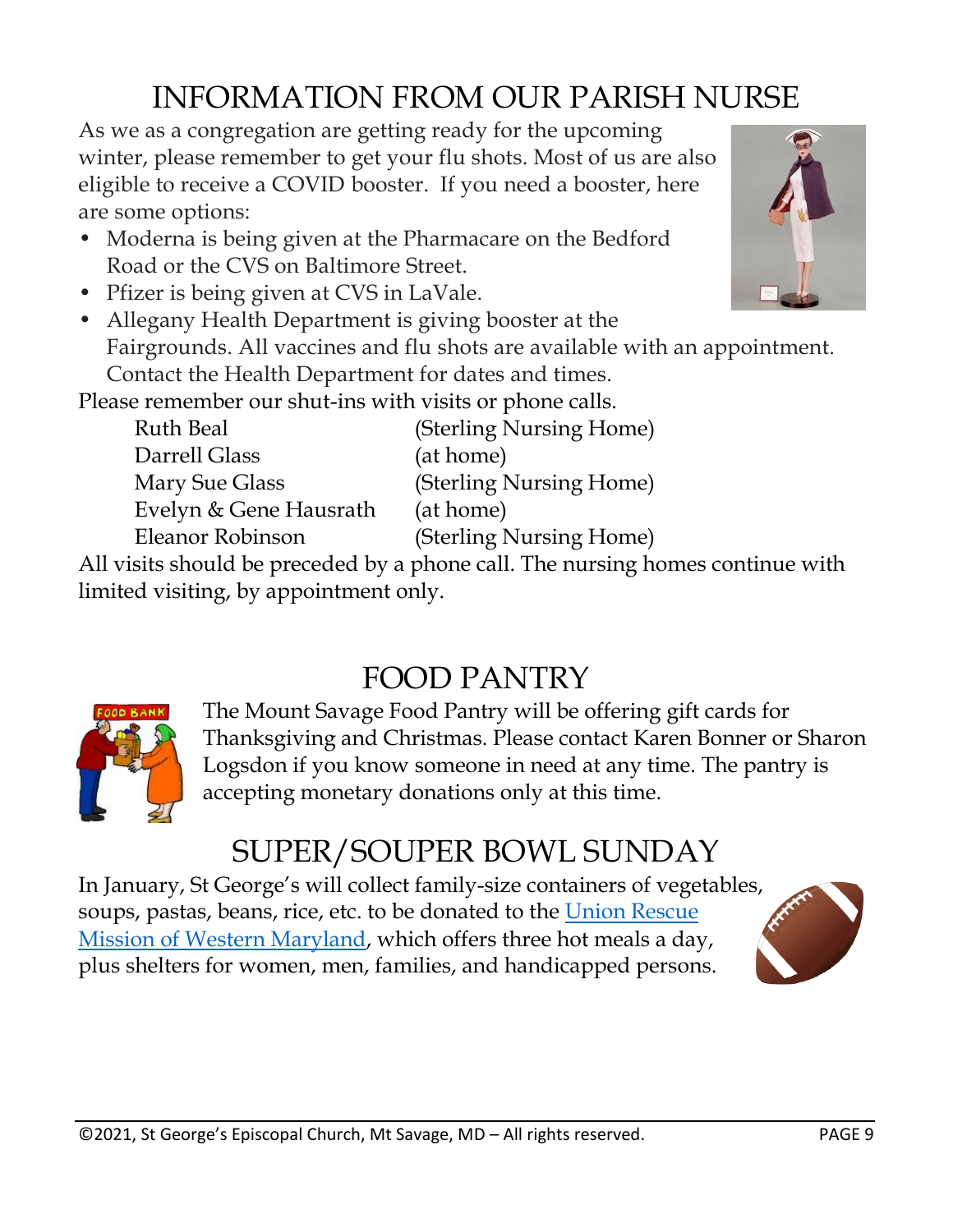## Saint George's Prayer List

Becky Watkins Bonnie Pryor Bud Bridges Carol Harr Carolyn Monahan Charles Glass Clarence Finzel Darrell & Mary Sue Glass Dawn Downey Dennis Carder Don Witteg Donna Jean Bittner Ellen Jenkins Davis Emily Carnell Evelyn Hausrath Frank Morgan Grace Lepley Grayson Turano Henry Snyder Janet Reynard Janie Taccino Jeff Hall Jerome Cassidy John Bridges John J. Watts, Sr Joshua Abbot

Judy Hudson Lester Beal Lynda Folk Lynne Campisi Mario Campisi Mary Louise McKenzie Mike Logsdon Mina Uhl Ollie Rephann Porter Beard Rebecca Ryan Robert Flynn Rusty Bridges Ruth Beal Sandra Swanger Shawn Dom Shirley Bridges

#### Prayer for the Sick

O God of heavenly powers, by the might of your command you drive away from our bodies all sickness and all infirmity: Be present in your goodness with your servants for whom we pray, that their weakness may be banished and their strength restored; and that, their health being renewed, they may bless your holy Name; through Jesus Christ our Lord. Amen.

©2021, St George's Episcopal Church, Mt Savage, MD – All rights reserved. PAGE 10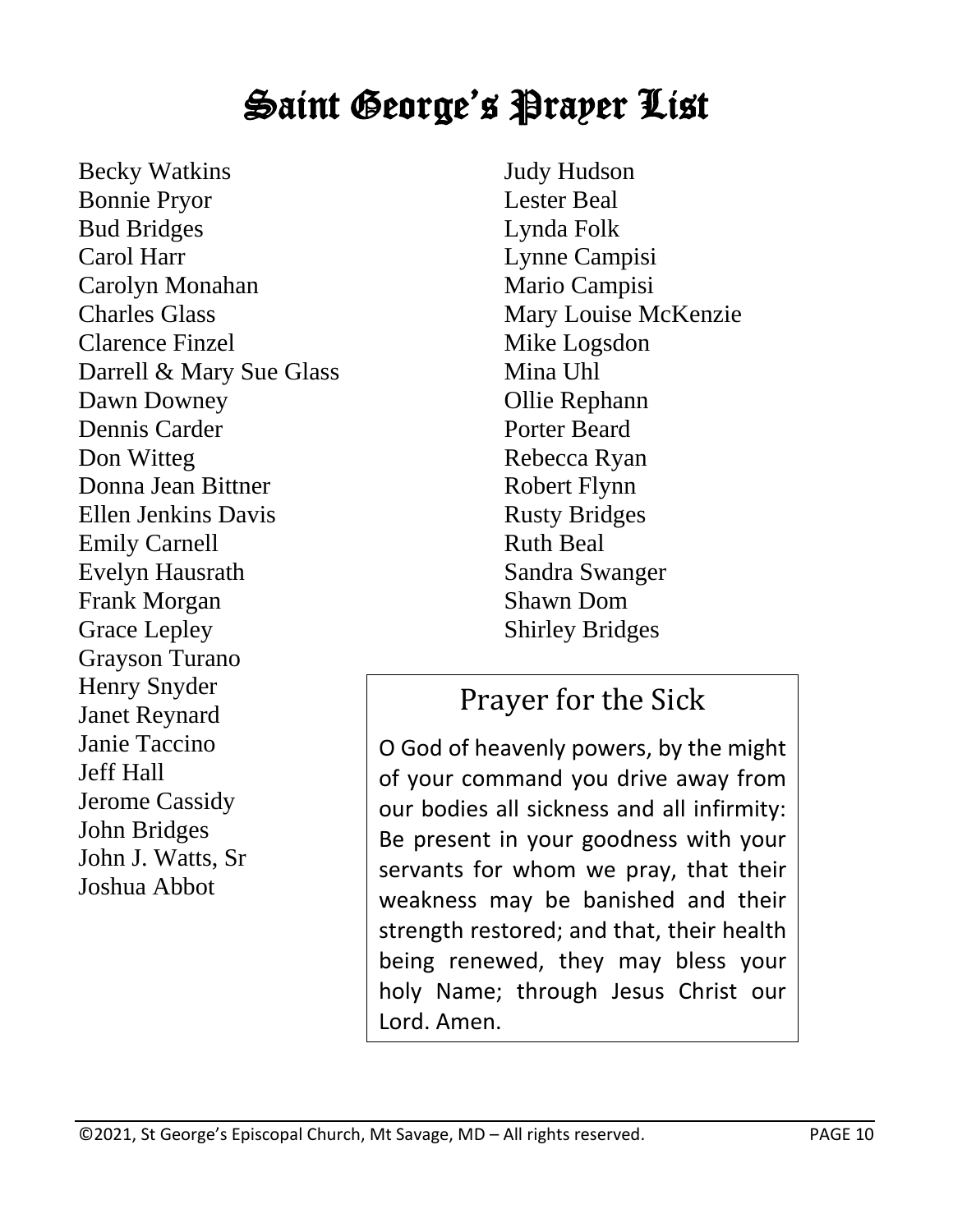## Birthdays & Anniversaries

Katlin Wilson Mike Jenkins David Logan Snyder Catherine Simpson Elizabeth Dawn Jenkins John Natolly II Shannon Davis Theresa Kuhn

#### November December

#### Birthdays Birthdays

Rachel Krieger Jim Rice Aiden Preston Daniel Rice Bill Davis Ruth Beal Sharon Logsdon Heather Otto Pamela Stevens Tracey Win Eliza Yantz Abigail Stallings Laken Glass Jesus of Nazareth Mina Uhl Jamie Wolford Stephanie Avery Lewis Russell Bridges

#### Anniversaries Anniversaries

Darrell & Mary Sue Glass Pam & Rick Neder